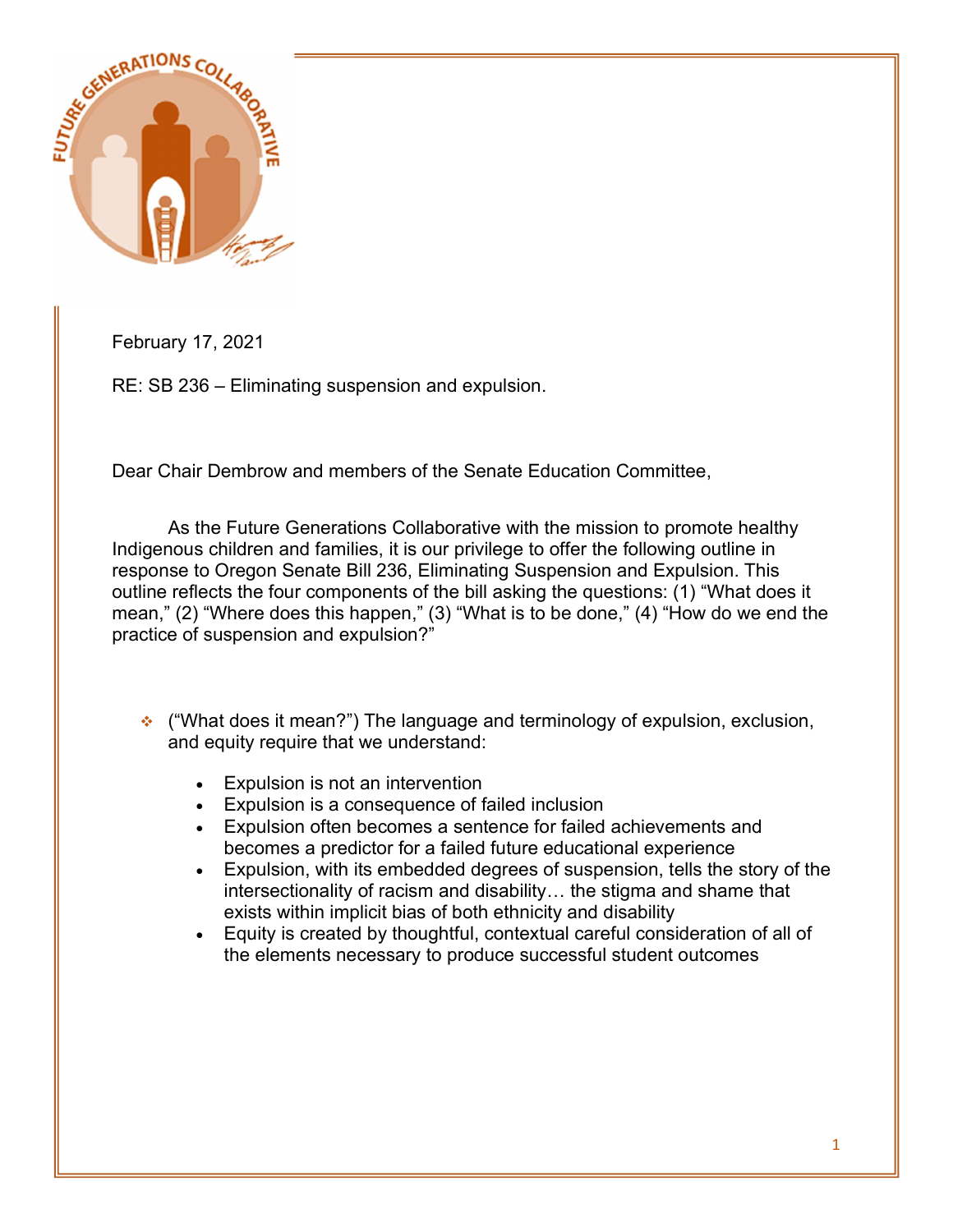- $\cdot$  ("Where does this happen?") When a commitment to equity is applied to the practices of suspension and expulsion, we recognize their punitive dissonance and we are all called upon to understand and acknowledge that:
	- Behavior is communication
	- Behavior reflects both neuro-developmental trauma and environmental trauma… understanding the health and social disparities born of determinants which reflect and create a cyclical nature of negative impacts
	- Students of color face harsher discipline (IDEA data 2018)
	- Students of color may be more likely to be identified with special needs (NAEYC 2017)
	- Oregon is one of the states with public preschools with an identified disability rate of 52% served by IDEA, but often not appropriately protected and served by its mandates
	- Oregon kindergarten retention data reflects:
	- 7% of AI/AN students are retained
	- 2% of White students are retained
	- 2% of Black students are retained
	- 2% of Native Hawaiian/Pacific Islander students are retained
	- 2% of Hispanic students are retained
	- 2% of mixed-race students are retained
	- (From CDRC (Civil Rights Data Collection) 2018)
	- Preschool students are suspended and expelled at three times the rate of K-12 students
	- Preschoolers who are expelled are ten times more likely to drop out prior to graduation
	- K-12 suspension and expulsion are highly predictive of future suspension and expulsion. Suspension and expulsion is also an indicator of future struggles within legal systems and that is why the Preschool to Prison pipeline is not an exaggeration or hyperbole but expresses the failure of the educational system to understand and meet the needs of our youth.
	- Prevalency data on suspension and expulsion lacks reflection on who is excluded and what has occurred to create this exclusion
	- We have preschool to support children's critical development in their earliest years. We have built programs like Head Start, Early Head Start, and Preschool Promise to ensure that low-income students from BIPOC communities are involved in the DHS systems, have their disabilities served, and are included and belong. These are need-based programs and yet we are still turning our children away.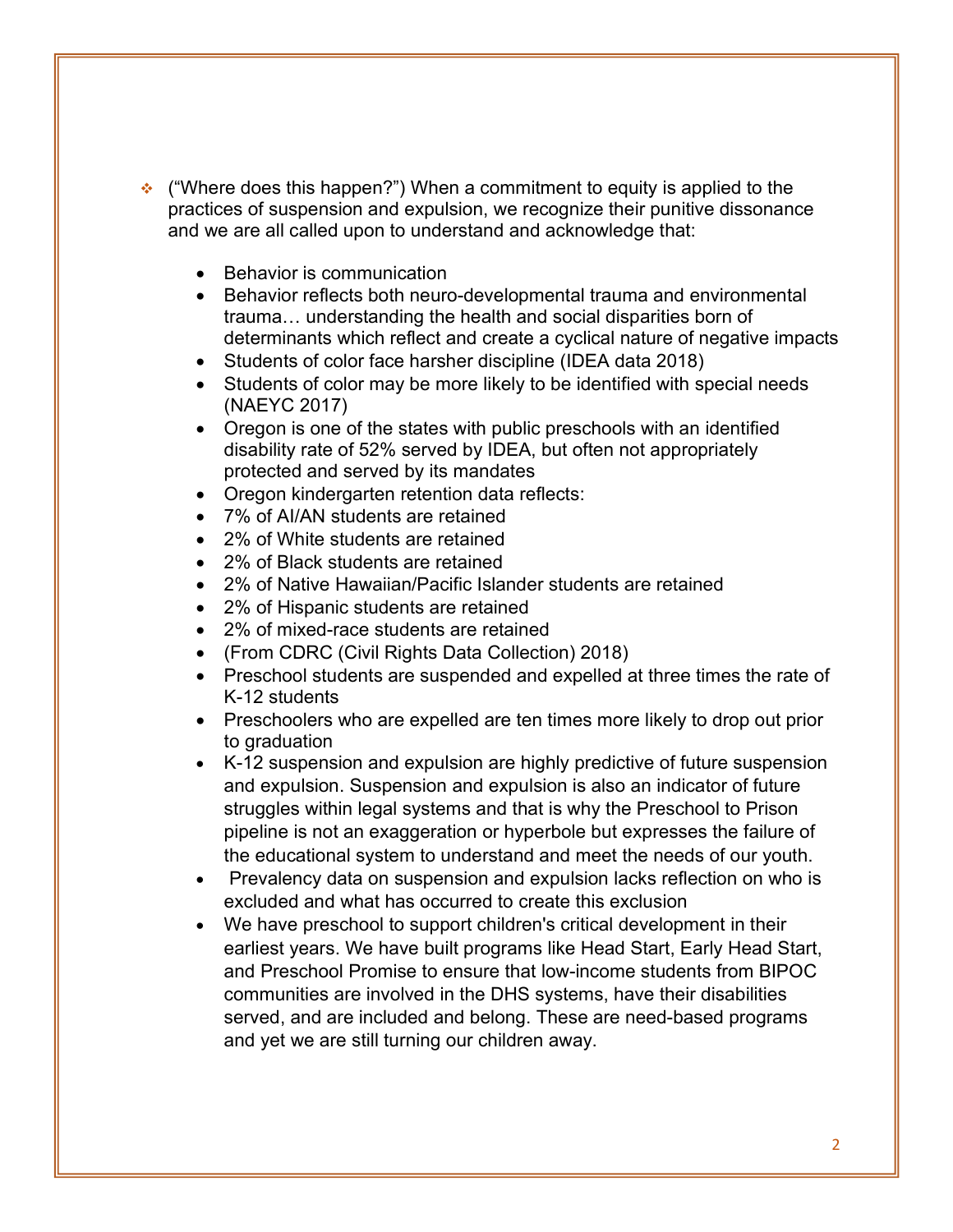- ("What is to be done?") Training and increased professional development have the opportunity to deliver effective approaches that can extend and implement holistic understanding of social-determinants and neuro-developmental applications for a specific application within Early Childhood/Early Learning settings:
	- Classroom capacity and climate
		- o Physical space and environmental design
		- o Teacher/student ratio
		- o Paraprofessional/special needs ratio of support
		- o Parent inclusion and engagement nurturing teacher to family relationships
		- o Strength-based cultural congruence within the context of both curriculum and instructional affect
	- Professional development and training
		- o Training in developmentally-appropriate discipline
		- o Training in social/emotional behavioral observations
		- $\circ$  Training in reflective practice and adaptive teaching techniques
		- o Training in technical assistance in IFSP and individualized interventions that reflect behavioral observations
		- o Integration of Early Intervention providers and service delivery within classroom and childcare settings
			- Incorporate models in which EI specialists like SLP, PT, and OT engage through both individual IFSP delivery, modeling overall classroom strategies as well as giving specific training and TA to both professional and paraprofessional staff from these specialists (Ex. Coos County Head Start and OTSD/ECE)
		- o Incorporate community engagement and guidance within the classroom/childcare teams, creating strength-based cultural congruence and use to create teaching support
	- Access to assessment that implements non-stigmatic delivery using universal developmental and behavioral screening and family-involved tools such as the ASQ for nurturing and empowering parents with knowledge of their child's development
		- o Create an understanding of assessment and diagnostic tools for understanding, not for labeling
		- o Identify and honor parents and families as a primary resource for understanding and supporting child development
		- $\circ$  Explore and implement cultural considerations when using screening, monitoring, and developmental support for IFSP design
	- Access for all preschool staff to special supports and consultants in concert with family engagement
	- For children with disabilities and suspected delays have the right to inclusion. Suspension and expulsion reflects the failed inclusion of children with disabilities and its failure is the result of being underresourced, under-regulated, and lacking in staff training